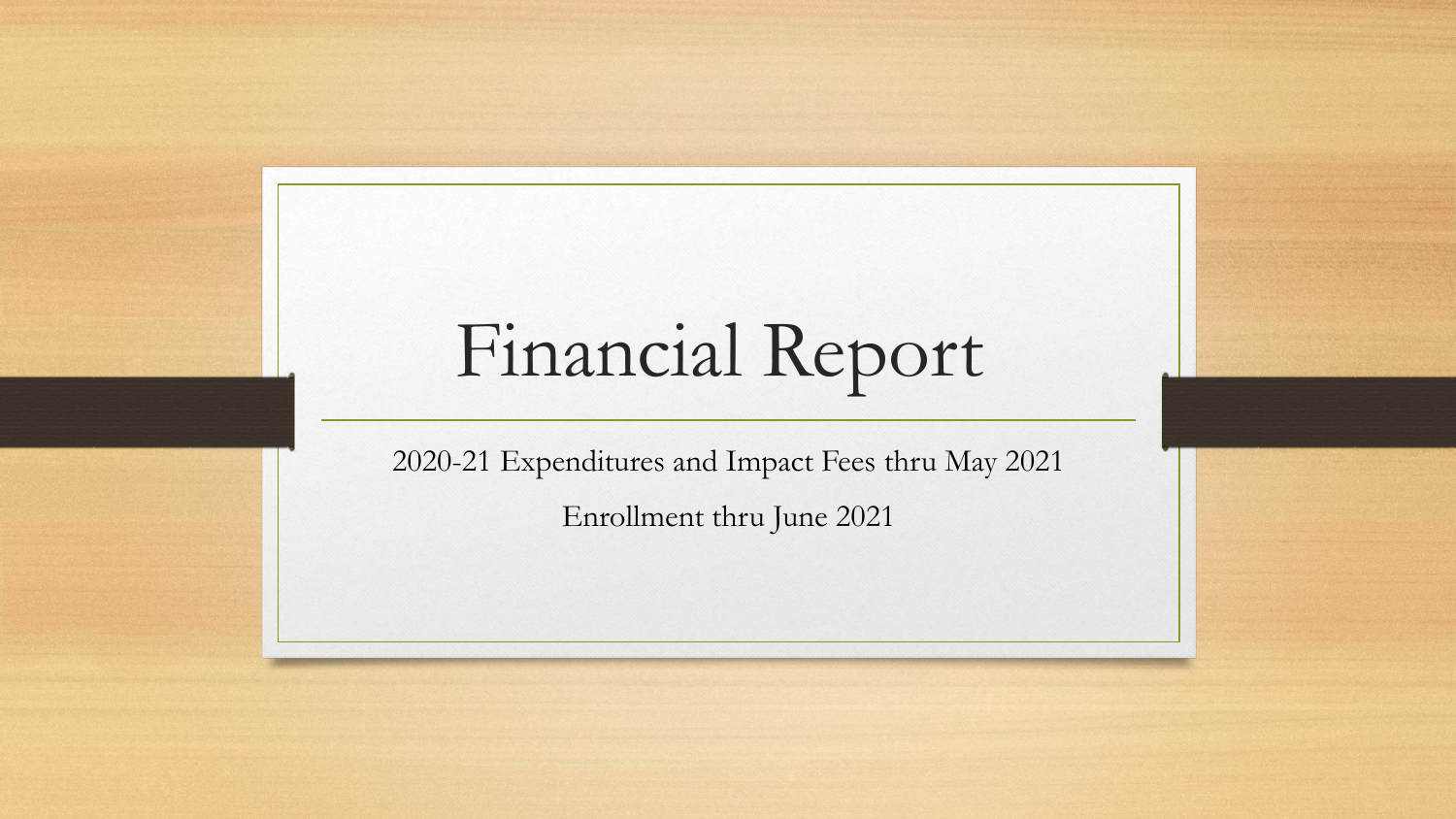## 2020-21 Expenditures Budget vs Actual by Object May 2021

|                                           | 2020-2021<br><b>Budget</b> | \$ Spent<br>Current | % Spent<br>Current | \$ Spent<br><b>YTD</b> | % Spent<br><b>YTD</b> | Reference<br>Point |
|-------------------------------------------|----------------------------|---------------------|--------------------|------------------------|-----------------------|--------------------|
|                                           |                            |                     |                    |                        |                       |                    |
| 2 Certificated Salaries                   | \$51,355,769               | \$4,243,923         | 8.26%              | \$36,890,180           | 71.83%                | 77.00%             |
| 3 Classified Salaries                     | \$19,877,988               | \$1,550,366         | 7.80%              | \$13,102,983           | 65.92%                | 77.00%             |
| 4 Benefits                                | \$29,067,158               | \$2,314,255         | 7.96%              | \$20,795,507           | 71.54%                | 77.00%             |
| 5 Supplies/Materials                      | \$6,986,966                | \$442,516           | 6.33%              | \$2,847,284            | 40.75%                | 77.00%             |
| <b>Purchased Services</b><br>$\mathbf{7}$ | \$11,828,005               | \$688,487           | 5.82%              | \$7,484,163            | 63.27%                | 77.00%             |
| 8 Travel                                  | \$220,155                  | \$1,794             | 0.81%              | \$4,375                | 1.99%                 | 77.00%             |
| 9 Capital Outlay w/o Contin               | \$27,000                   | \$60,264            | 223.20%            | \$74,300               | 275.19%               | 77.00%             |
| <b>Grand Total</b>                        | \$119,363,041              | \$9,301,605         | 7.79%              | \$81,198,792           | 68.03%                | <b>77.00%</b>      |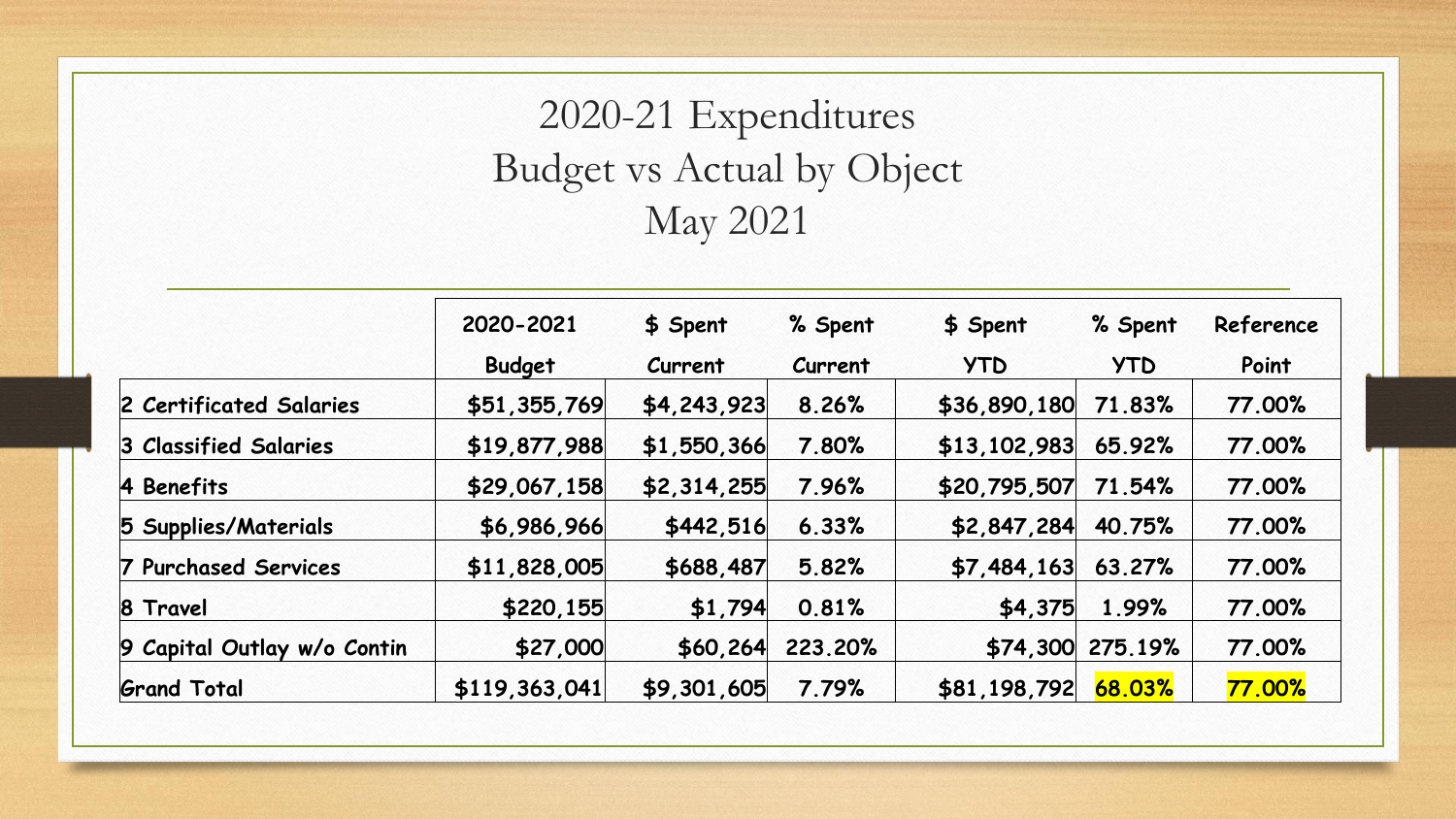| <b>IMPACT FEES</b>                |           |             |
|-----------------------------------|-----------|-------------|
| 2012-13                           |           | \$775,125   |
| 2013-14                           |           | \$454,074   |
| 2014-15                           |           | \$598,763   |
| 2015-16                           |           | \$829,455   |
| 2016-17                           |           | \$308,959   |
| 2017-18                           |           | \$450,665   |
| 2018-19                           |           | \$485,518   |
| 2019-20                           |           | \$627,456   |
| <b>SEPTEMBER 2020</b>             |           | \$65,947    |
| <b>OCTOBER 2020</b>               |           | \$0         |
| <b>NOVEMBER 2020</b>              |           | \$169,578   |
| <b>DECEMBER 2020</b>              |           | \$56,526    |
| <b>JANUARY 2021</b>               |           | \$0         |
| <b>FEBRUARY 2021</b>              |           | \$94,382    |
| <b>MARCH 2021</b>                 |           | \$0         |
| <b>APRIL 2021</b>                 |           | \$18,842    |
| <b>MAY 2021</b>                   |           | \$65,947    |
| <b>TOTAL 2020-21 FISCAL YEAR</b>  |           | \$471,222   |
| <b>IMPACT FEE ACCOUNT BALANCE</b> | 5/31/2021 | \$1,225,906 |

| 2009 QZAB (last transfer 6/2022) | 6/1/2021 | \$328,500 |
|----------------------------------|----------|-----------|
|----------------------------------|----------|-----------|